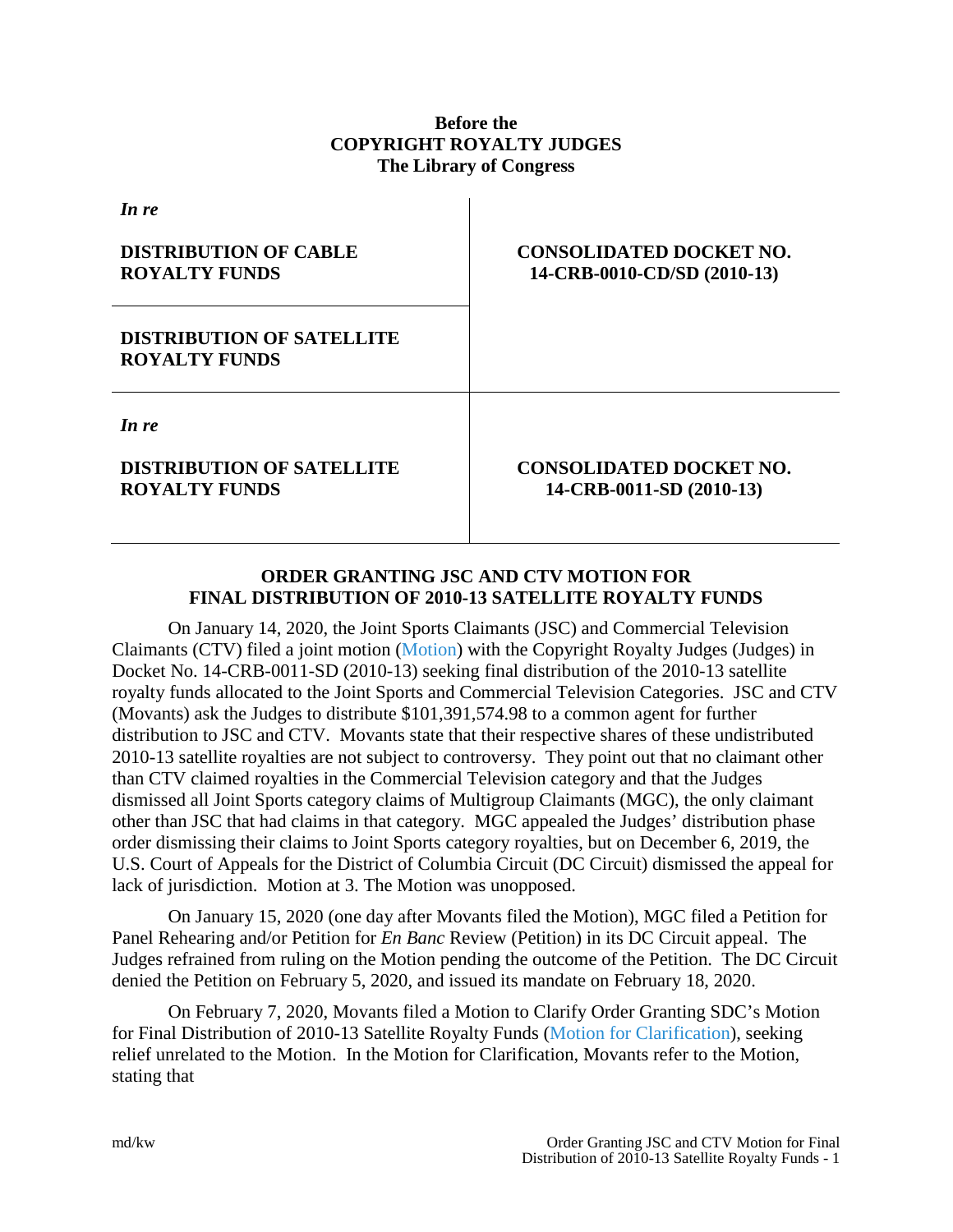The deadline for objecting to the Motion has passed, and no objections have been filed. Nor could any party validly object to the distribution requested in the Motion. No other party ever filed a Distribution Phase claim to Commercial Television royalties. Only one entity, [MGC], attempted to claim Joint Sports royalties, but that claim has been rejected by the Judges and the United States Court of Appeals for the District of Columbia Circuit. Just this week, the D.C. Circuit denied MGC's requests for rehearing and en banc review of its order dismissing MGC's appeal of this issue. Accordingly, the Motion should be granted.

Motion for Clarification at 1 (citation omitted).

MGC filed a timely [Response](https://app.crb.gov/case/viewDocument/21019) to the Motion for Clarification, seeking not a denial of the particular relief sought by Movants, but of any final distribution of satellite royalties to JSC. In effect, the Opposition was to the Motion, not the Motion for Clarification. Movants filed a timely [Reply.](https://app.crb.gov/case/viewDocument/21023)

For the reasons described below, the Judges **GRANT** the Motion.

### **Arguments**

MGC "opposes any motion for final distribution of 2010-2013 satellite royalties in the sports programming category" because it "is inclined" to pursue its objections to the Judges' distribution phase ruling dismissing its Joint Sports category claims "before a court that has jurisdiction to review such objections," and will likely do so "no later than March 27, 2020." Response at 3. MGC further argues that, if the Judges do order a final distribution to JSC, they must take the precaution of requiring JSC to represent that it will return any royalties "that are later deemed to have been inappropriately distributed." *Id*. MGC states that it did not oppose the Motion because the Movants filed it in the instant allocation proceeding, MGC is not a participant in that proceeding, and MGC thus "lacked standing to respond." *Id*. at 2.

Movants respond that the MGC's objections in the Response are untimely because MGC failed to oppose the Motion by the deadline set forth in the Judges' procedural rules. [1](#page-1-0) *See* Reply at 1-2. Moreover, if, as MGC asserts, it did not have standing to oppose the Motion, MGC also lacks standing to oppose final distribution to JSC by means of a response to the Motion for Clarification. *See id*. at 2 n.1. Movants assert that the reference to the Motion in the Motion for Clarification "does not extend the time period to oppose the Final Distribution Motion." *Id*. at 2.

Movants also contest the merits of MGC's objections. Movants argue that "[u]nder the Copyright Act, the resolution of MGC's claims to sports royalties is entrusted exclusively to the Judges and the D.C. Circuit. *See* 17 U.S.C. § 803(d)(1). A collateral challenge to the Judges' determination under the Administrative Procedure Act, as MGC has unsuccessfully attempted in the past, is not allowed." *Id*. at 3 (footnote omitted).

Regarding MGC's assertion that any distribution to JSC be conditioned on a representation that it will return any overpayment of royalties, Movants state that "the members of JSC are willing and able to meet any obligation to distribute a portion of the royalties to MGC

<span id="page-1-0"></span><sup>&</sup>lt;sup>1</sup> In accordance with 37 C.F.R. § 303.6(f), responses in support of or opposition to the Motion were due on January 29, 2020.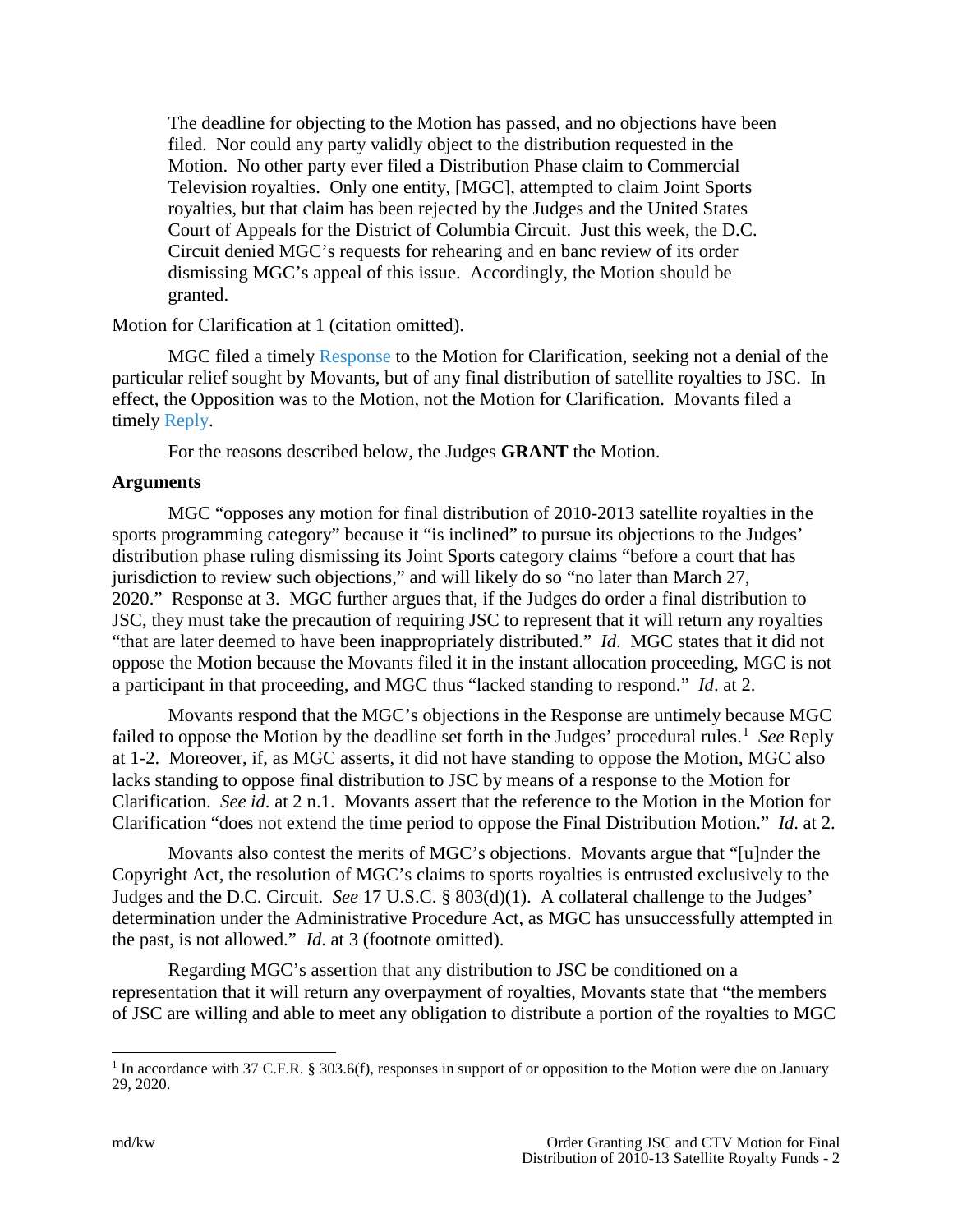and would honor any such obligation (subject to exercising any available appeal rights)." *Id*. at 4. Movants elaborate further that, "under the repayment agreements JSC has previously executed in connection with the partial distributions of each of the 2010-13 satellite royalty funds, JSC has already committed to doing so." *Id*. [2](#page-2-0)

### **Discussion**

MGC's objections to the Motion are untimely. MGC had ten business days to respond to the Motion and failed to do so. 37 C.F.R. § 303.6(f).

The Judges reject MGC's explanation for not filing a timely response in opposition to the Motion. MGC filed a [Petition to Participate](https://app.crb.gov/case/viewDocument/724) in this proceeding on July 2, 2015. MGC has not withdrawn its Petition; nor have the Judges dismissed it. MGC has been included on the [Participant List](https://app.crb.gov/case/participants/14-CRB-0011-SD%20%282010-2013%29) and has received electronic delivery of all filings throughout the proceeding. In short, MGC has been and remains a participant in this proceeding. MGC had standing to object to the Motion, and was obligated to make its objection within the time limit set by the Judges' rules. $3$ 

The Judges also reject the argument—if, in fact, MGC intends to make the argument that the Motion for Clarification constitutes a fresh request for distribution to which MGC was entitled to object. At most, the Judges view Movants' discussion of the Motion in the Motion for Clarification to be an artful reminder to the Judges that the Motion remains pending rather than a fresh plea for relief.

Even if the Judges were to reject Movants' objection to the timeliness of MGC's opposition, the Judges would reject MGC's arguments on their merits. MGC's arguments concerning distribution of royalties to JSC are identical to MGC's arguments against lifting the Judges' stay of their *Order Granting MPA's Motion for Final Distribution of 2010-13 Satellite Royalty Funds* (*[Final Distribution Order](https://app.crb.gov/case/viewDocument/20236)*) (Jan. 13, 2020). The Judges rejected those arguments in their *Order Granting MPA Motion to Lift Stay of Final Distribution Order* (*[Order to Lift Stay](https://app.crb.gov/case/viewDocument/21040)*) (Feb. 24, 2020).

Specifically, the Judges rejected MGC's argument that the Judges should refrain from a distribution in anticipation of possible litigation, stating

MGC's deliberation as to whether to pursue its objections in an unspecified venue at some indefinite point in the future is an insufficient basis to … further delay distribution of royalties to MPA. MGC cites no statutory or regulatory authority for the proposition that the Judges must withhold distribution of funds while MGC considers its options for pursuing its objections outside the process set forth in section 803(d) of the Copyright Act. The Judges are not aware of any such authority.

<span id="page-2-0"></span><sup>&</sup>lt;sup>2</sup> Movants also argue that "it would be highly prejudicial to CTV and JSC to further delay the requested distribution on the basis of MGC's untimely and unfounded Opposition." Reply at 3. That argument is not relevant to the questions whether MGC's objections are timely or meritorious.

<span id="page-2-1"></span><sup>&</sup>lt;sup>3</sup> Even if the Judges accepted MGC's standing argument it would be unavailing. As Movants point out correctly, if MCG lacked standing to respond to the Motion it would also lack standing to respond to the Motion for Clarification. *See* Reply at  $\overline{2}$  n.1.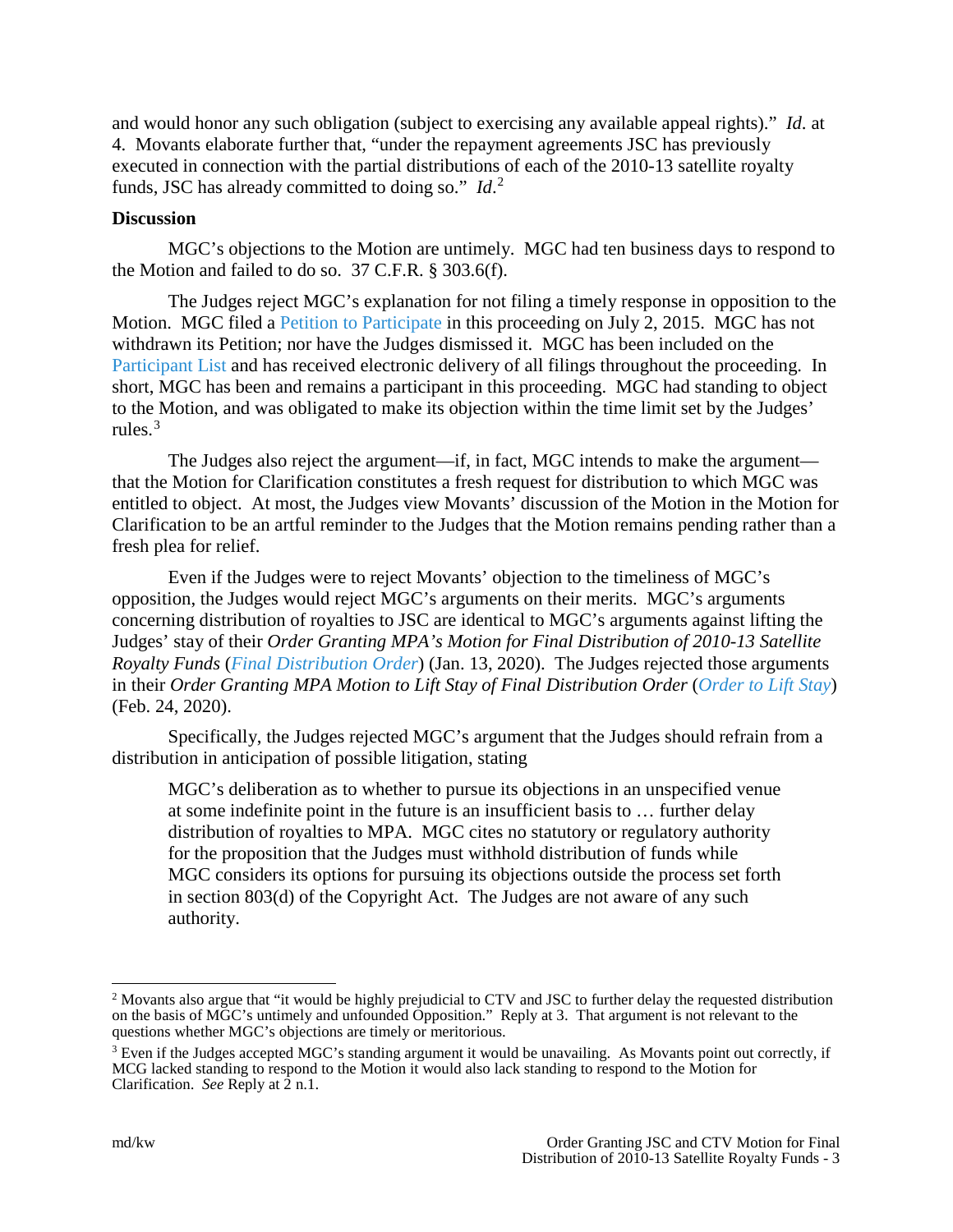*Order to Lift Stay* at 2. The Judges' reject MGC's identical argument in the context of the instant Motion for the same reasons.<sup>[4](#page-3-0)</sup>

The Judges also rejected MGC's argument that any distribution should be conditioned on a promise of repayment, stating that "MPA has already entered into repayment agreements pertaining to each of the funds in this proceeding. Those agreements, which obligate MPA to return any overpayment of royalties with interest, remain in force. *See Order Granting Final Distribution of 2008 Satellite Royalty Royalties for the Devotional Category*, Docket Nos. 2012- 6 CRB CD 2004-09 (Phase II) & 2012-7 CRB SD 1999-2009 (Phase II), at 2 n.3." *Id*. at 2-3. Like MPA, JSC has entered into repayment agreements pertaining to each of the funds in this proceeding, and those agreements remain in force. The Judges reject MGC's identical argument in the context of the instant Motion.

### **Conclusion**

All controversies regarding distribution of 2010-13 satellite funds in the Joint Sports and Commercial Television categories have been finally resolved and the funds are subject to distribution in accordance with 17 U.S.C. § 801(b)(3)(A). The Motion, therefore, is hereby **GRANTED**. The Judges hereby **ORDER** the final distribution of 2010-13 satellite royalties to JSC and CTV collectively in a lump sum distribution of \$101,391,574.98, which includes interest through November 30, 2019 (the Distribution Amount), to be distributed from the satellite royalty funds by year as follows:

| 2011<br>S<br>2012<br>S. |                                |
|-------------------------|--------------------------------|
|                         | 22,302,645.73                  |
| 2010<br>\$              | 28,574,444.74<br>28,884,040.67 |

The Distribution Amount shall be adjusted by the following proportion of any net increase or decrease (except for any decrease(s) caused by an intervening distribution of royalties to another party) in the respective amounts of the 2010-13 satellite royalty funds between November 30, 2019 and the date of the final distribution to JSC and CTV:

| <b>Satellite Royalty Fund</b> | Amount |
|-------------------------------|--------|
| 2010                          | 58.21% |
| 2011                          | 58.17% |
| 2012                          | 59.06% |

<span id="page-3-0"></span> <sup>4</sup> The Judges express no view on Movants' argument that MGC is seeking to make a collateral challenge to the Judges' claims ruling that is barred by the Copyright Act. *See* Reply at 3.